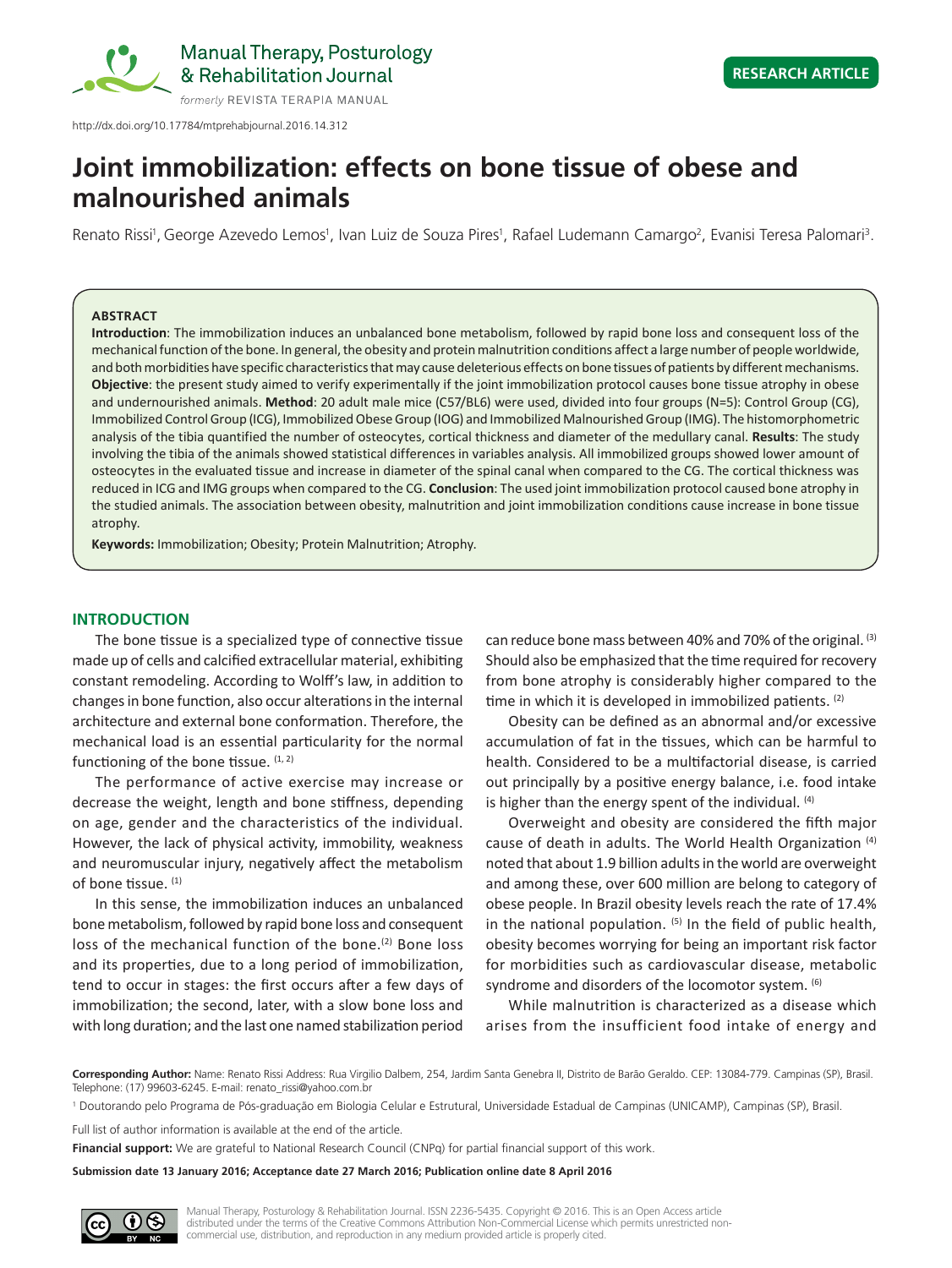

nutrients, or even with some frequency, inadequate biological utilization of food ingested. (7) The report of food insecurity in the world (8) showed that 805 million people are within the limits of malnutrition and that practically half of the affected individuals are children. The report also reveals that Brazil reduced expressively malnutrition and reached level below 5% of the population.

Protein malnutrition condition generates as result a number of changes in body composition and functioning of the organism. Therefore, among the main consequences are: slowing, stopping and involution in tissue growth; bone abnormalities such as fractures and malformations; great muscle loss and fat deposits, which causes physical weakness; decline in immune function and physical, mental and psychological changes.(9)

In general, the obesity and protein malnutrition conditions affect a large number of people worldwide, and both morbidities have specific characteristics that may cause deleterious effects on bone tissues of patients by different mechanisms. (10-12)

Knowing that both obesity and malnutrition are likely to present interactions that enhance metabolic disorders in the bone tissue of these animals, was decided to evaluated if the joint immobilization protocol causes bone tissue atrophy in these experimental models.

## **METHODS**

#### **Experimental design**

This study followed the ethical and legal requirements for animal research, and was approved by the Ethics Committee on Animal Use of Universidade Estadual de Campinas (CEUA / Unicamp), protocol number 2872-1 from 10/04/2012.

The research was characterized as a controlled study of experimental and analytical type in which were used 20 male mice (C57/BL6), adults (105 days) from the Multidisciplinary Center for Biological Research (CEMIB/Unicamp), kept in standard plastic cages on a temperature of 22° Celsius with light/dark cycle of 12 hours and receiving water and specific food to each group *ad libitum*.

The animals divided into four groups: Control Group (CG, n=5), Immobilized Control Group (ICG, n=5), Immobilized Obese Group (IOG, n=5) and Immobilized Malnourished Group (IMG, n=5). The immobilization of the hindlimb was performed on the 91st day of life of the animals and maintained until the end of the experiments (105th day).

To induce obesity, soon after weaning, the animals received a normoproteic (14% protein) and normolipidic diet until they reach 45 days of life. Then, until the end of the experiment (105th day) the animals received a hyperlipidemic diet (34% lipids and 14% protein). To induce protein malnutrition, soon after weaning, the animals received a hypoproteic diet containing 6% protein (Appendix). The intake of this diet remained until the end of the experimental period (105th day).

The animals were weighed in an analytical balance (Shimadzu Corporation, AUW220D model, 0.00001g precision, Kyoto, Japan). The body weight of animals, weight of the retroperitoneal and perigonadal adipose tissues were used as variables for evaluation and characterization of the obese and malnourished groups.

To perform the immobilization protocol, the following steps were followed: Previously, the animals were anesthetized with Ketamine 50mg/kg and xylazine 8 mg/kg of body weight. Subsequently, the right hindlimb was trichotomized and immobilized of prior form with hypoallergenic microporous (Cremer S.A, Sao Paulo, SP, Brazil). Then immobilization was performed by waterproof tape strips with 3 cm in width (Cremer S.A, Sao Paulo, SP, Brazil), in the pelvis, hip, knee (extension) and ankle (in plantar flexion). Further, a plaster strip 2 cm wide and 10 cm length (Cremer S.A, Sao Paulo, SP, Brazil), was moistened and applied without much torque pressure around the limb of the animal, in order to prevent that the mouse destroy the immobilization made with the tape. Immobilization was checked daily, replaced when damaged and maintained for two weeks (14 days).

At the end of treatment, the animals were anesthetized by carbon dioxide inhalation and sacrificed by decapitation, according to the resolution of the Federal Council of Veterinary Medicine (CFMV) number 714, 06/20/2002, for further dissection of the tibia.

After dissection, the distal tibial periarticular segment was fixed in 10% buffered formalin solution for 24 hours at 22ºC. Then, the fabric underwent a preliminary procedure for decalcification using ethylenediaminetetraacetic acid (EDTA) for 20 days. Subsequently, samples were washed and followed to dehydration in alcohol baths, further clarification with xylol baths and inclusion in paraffin process.

After these steps were performed transverse cuts of 7cm thickness with a microtome (Leica Biosystems Nussloch GmbH, RM2125RT model, Nubloch, Germany). Staining of sections was performed through hematoxylin and eosin technique and mounted with coverslips in Canada balsam.

For the histomorphometric study, the images were captured by a camera (Olympus America Inc, QCOLLOR5 model, Center Valley, Pennsylvania, USA) coupled to an optical microscope (Olympus America Inc, BX53 model, Center Valley, Pennsylvania, USA). All images were captured in the 4X objective.

The histomorphometric study of the tibia quantified the cortical thickness, diameter of the medullary canal and number of osteocytes by Image J Software (Image\_J, Bethesda Softwork, Rockville, Maryland, USA). Four cuts were made in each sample and was measured in each cut five different points for the thickness of the cortical layer, five random visual fields for counting the osteocytes, besides the diameter of the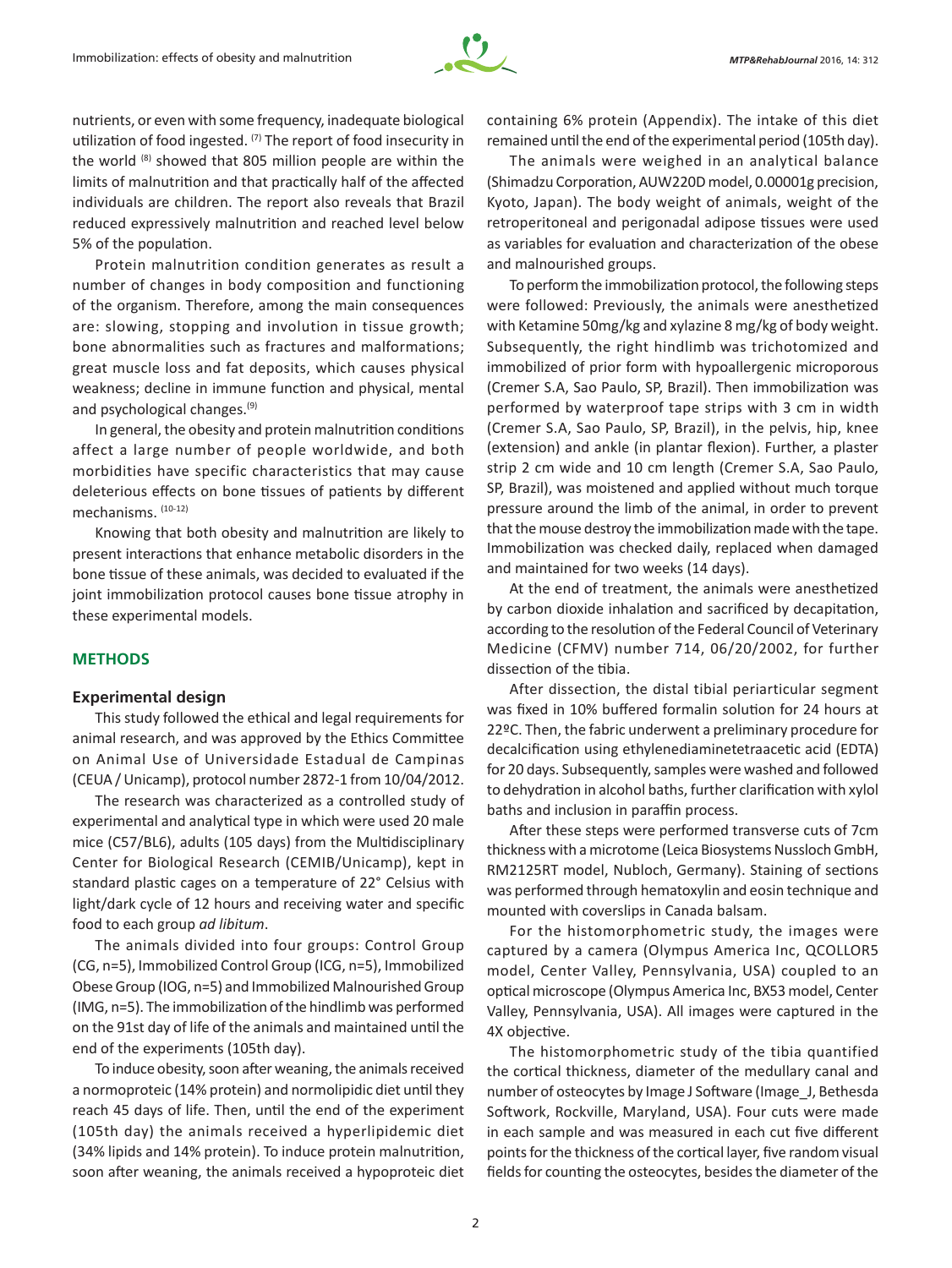

medullary canal measured at its entirety. The variables were quantified in five animals per group.

To determine the sample size was used the equation *n* = 1 + [2*C*.(*s*/*d*)<sup>2</sup>] in which C= (zα + zβ)<sup>2</sup>. *C* is dependent on the values chosen for strength or power test ( $\beta$  = 90%) and significance level ( $\alpha$  = 0.05). **s** is the acceptable standard deviation according to the projection of the researcher (20%) and *d* is the expected difference between the groups (50%).  $(13, 14)$  However, the result obtained is n = 4.36 which was approximate to five animals per group.

For statistical analysis was used initially the Shapiro-Wilk test. After verify the normality of the data, we used analysis of variance (ANOVA) followed by the Tukey's post hoc test for multiple comparisons. Statistical significance was set at p <0.05 with 95% confidence interval, using as analysis feature the GraphPad Prism software version 5.00 for Windows (GraphPad Software, San Diego, California, USA).

# **RESULTS**

## **Characterization of the experimental groups**

The result of the comparison of total body weight between the groups showed a statistically significant difference (p<0.05) with test power of 90%. In comparison made on the day of sacrifice (105th day), the ICG and IMG groups presented, respectively, decreased by 8.1% and 17.5% in body weight (g) when compared to the CG (p<0.05). But the IOG group showed weight 14.3% higher when compared to the CG (p<0.05). When comparing the immobilized groups, can be observed that the IOG showed weight 25.4% higher when compared to ICG (p<0.05) and IMG showed a 10.3% reduction in body weight when compared to ICG (p<0.05).

The data relating to the retroperitoneal adipose tissue showed statistically significant difference (p<0.05) with test power of 90%. The values showed a quantity 42.3% higher in fat reserves of IOG when compared to CG (p <0.05) and a quantity 67.93% greater when compared to ICG (p <0.05). The IMG presented reduction in retroperitoneal fat reserves in relation to CG and ICG, however, with no significant difference.

The results related to perigonadal adipose tissue showed statistically significant difference (p<0.05) with test power of 90%. The IOG presented fat reserves 23.1% higher than the CG and 27.3% higher than the ICG (p<0.05). However, was observed in the IMG a 32% lower rate of the amount of adipose tissue in relation to CG (p <0.05) and 29.6% lower in relation to the ICG (p <0.05). All data are shown in absolute values in Table 1.

## **Histomorphometric analysis of the bone tissue**

The study involving the tibia of the animals showed statistical differences in all variables (p<0.05) with test power of 90%. Quantifying the number of osteocytes is observed that the ICG, IOG and IMG presented, respectively, quantities 7.6%, 7.7% and 7.9% lower when compared to CG ( $p$ <0.05). The comparison between the immobilized groups showed no statistical difference.

The values regarding the thickness of the cortical bone layer demonstrated that the ICG and IMG showed lower values when compared to CG (p<0.05). However, was observed that the IOG showed no statistical difference when compared to the CG and, in immobilized groups, the IMG showed a significant reduction compared to ICG (p<0.05).

The values found relating to the diameter of the medullary canal showed higher values in all groups compared to CG (p <0.05). When comparing only the immobilized groups, the IOG and IMG presented, respectively, values 20.6% and 20.7% lower when compared to ICG (p <0.05). The absolute values of the morphometric analysis of the tibia are shown in Table 2.

## **DISCUSSION**

In the context of orthopedics, the joint immobilization is an effective and widely therapeutic approach used in situations involving bone fractures. However, this procedure may lead to hemostatic and morphofunctional disorders in bone tissue, with a consequent decrease of their mechanical properties. (2, 15)

In this study, the used immobilization generated a reduction in the number of osteocytes and a reduction in the diameter of the medullary canal  $(\mu m)$  in all immobilized groups when compared to CG. Nonetheless, the cortical thickness was significantly reduced only in the ICG and IMG when compared to the CG. Thus, the results suggest that the used joint immobilization procedure adversely affect the bone tissue of the evaluated animals.

**Table 1.** Body weight (g), weight of the retroperitoneal and perigonadal adipose tissue (mg) evaluated according to the specific diet consumed by each group. CG= Control; ICG= Immobilized Control; IOG= Immobilized Obese; IMG= Immobilized Malnourished.

| <b>Groups</b> | Body weight (g)   | Retroperitoneal adipose tissue (mg) | Perigonadal adipose tissue (mg) |
|---------------|-------------------|-------------------------------------|---------------------------------|
| CG            | $25.7 \pm 0.3$    | $85.57 \pm 5.8$                     | $254.0 \pm 7.8$                 |
| ICG           | $23.6 \pm 0.3*$   | $72.53 \pm 1.9$                     | 245.6±12.1                      |
| <b>IOG</b>    | $29.4 \pm 0.3$ *# | $121.8\pm8.1*$ #                    | $312.7 \pm 14.7$ <sup>*</sup> # |
| <b>IMG</b>    | $21.2 \pm 0.3$ *# | $67.90{\pm}4.6$                     | $172.8 \pm 14.1$ <sup>*</sup> # |

NOTE: \* statistically significant values in relation to the CG (p <0.05); # statistically significant values in relation to the ICG (p <0.05). Values expressed as mean ± standard error, Anova One Way with Tukey's post hoc test for multiple comparisons with p<0.05, test power of 90% and confidence interval of 95%.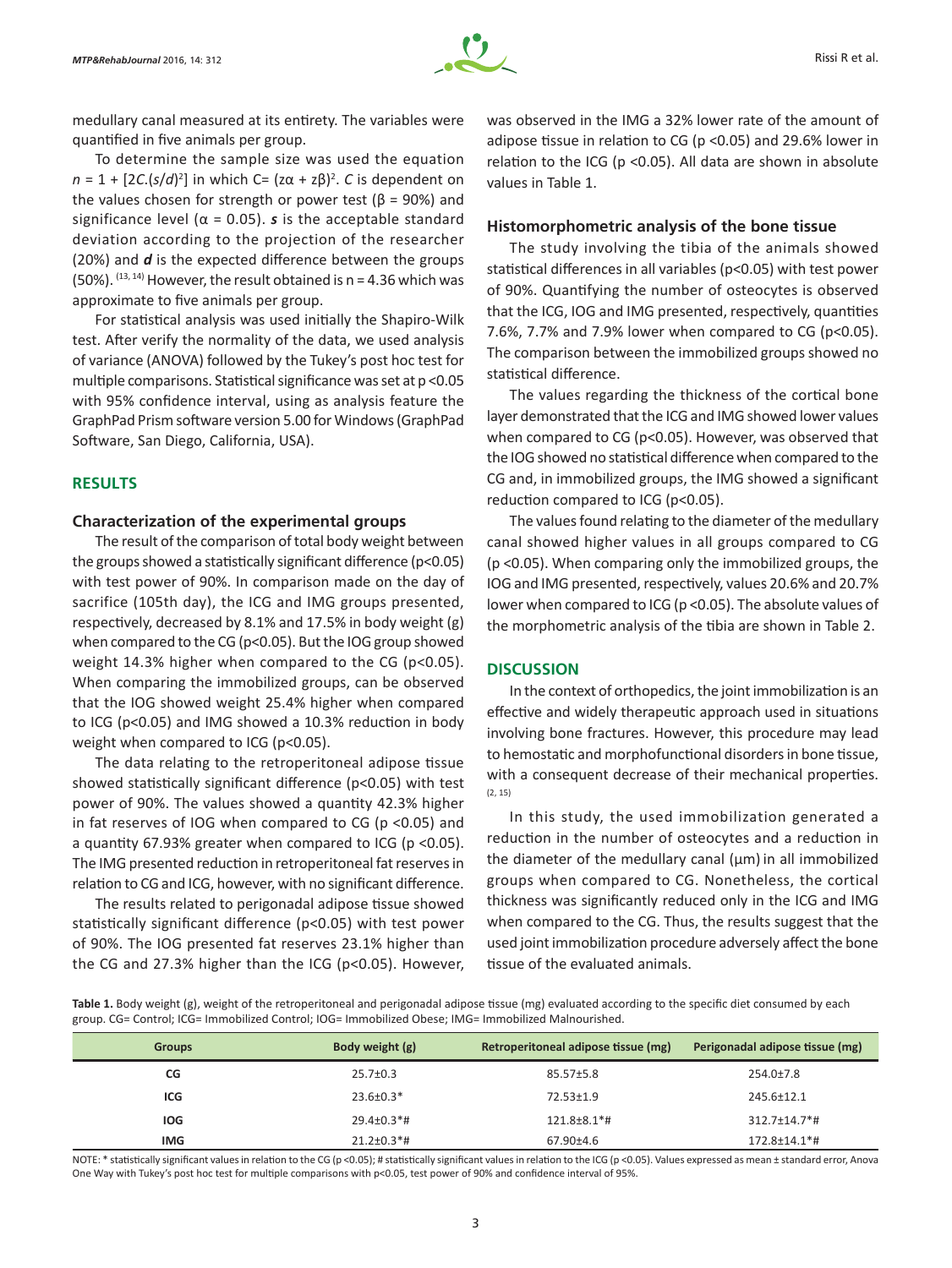

The mechanical stimulation can justify such results, because when reduced, whether through sedentary habits or disuse caused by systemic or regional conditions (e.g. immobilization), entails a process of adaptation with increased bone resorption and consequently bone weakening.  $(15)$  This result seems to be associated with the decrease in bone metabolism, which causes a decrease in the cells number of the maintenance of this tissue. (15-18)

According to studies by Yeh et al., <sup>(16)</sup> the immobilization protocol allows the reabsorption and depression of the bone formation, results in decreased bone mass relative to its volume and simultaneously changes the material and geometric properties of the bone. It is estimated that about 30% of the bone loss induced by immobilization experiment in rats is caused by increase of bone resorption and about 70% by decreased bone formation. (17)

Reinforcing our results, Kiratli (18) showed that joint immobilization resulted in an imbalance in bone metabolism, followed by a rapid loss of tissue and impairment of mechanical function. According to the theory of structural adjustment proposed by Frost, $(19)$  the decrease in the mechanical use reduces the bone mass gain, depresses the longitudinal growth of the bone and stimulates loss bone dependent of the resorption.

On the other hand, Portinho et al. (20) found that two weeks of immobilization caused no significant changes in the diameter of the medullary canal and bone thickness of the femur of *Wistar* rats; however, there was a significant decrease in the number of osteocytes in these animals. These findings were justified in previous study, in which the author found that the period of detention, analyzed bone, age and species of animal directly influenced the data relating to the bone tissue. (2)

Analyzing specifically the immobilized groups, it can be noticed that the number of osteocytes showed no statistical difference in the comparison between groups. However, the result of the evaluation of cortical thickness presented a statistical difference, showing a decrease of 15.8% in the IMG when compared to the ICG. In the evaluation of the diameter of the medullary canal, the IOG and IMG had significantly higher values when compared to the ICG. Guided by these results, was observed that the animals of the IOG and IMG

presented, in general, a greater loss in bone tissue when compared to the ICG.

Regarding the results found for the IOG, can be observed that the values relating to the count of osteocytes and cortical thickness showed no statistical differences in relation to the ICG. In contrast, the diameter the medullary canal presented high values in relation to ICG. Therefore, it is suggested that obese animals (IOG) have a disadvantage in bone metabolism when compared to animals of ICG.

According to Brandalize and Leite, <sup>(21)</sup> bone tissue has the capability to reshape itself according to the load exerted on it. Studies conducted in adults and children have shown that bone mass is directly related to the body weight of the individual, although there is controversy regarding the fact whether the fat or lean mass is the most important determinant of bone density.  $(21, 22)$  The positive association (direct) between body weight and bone mass can be attributed to the increased mechanical load on the skeleton, particularly in the cortical elements. (21, 22)

However, the bone tissue seems extremely sensitive to reduction in body weight. Recent studies have shown that a 10% reduction in body weight may adversely affect the bone tissue, which may reduce 2% the mass. (10, 11) The impact can be even greater in individuals exposed to rapid and severe weight loss (23) when compared to those who have moderate reduction in long periods. (24)

Based on these findings, it was suggested the hypothesis that the IOG showed an increase in diameter of the medullary canal in relation to the ICG due to a structural change in the bone tissue as a result of the rapid loss of body weight. This phenomenon was not measured in this study, but the literature indicates that the joint immobilization protocol generates weight loss in animals imposed to such condition.  $(2, 25)$  Nonetheless, for better understanding of what happened, are necessary depth studies in the area of interest in order to elucidate the mechanisms involved.

Regarding the joint immobilization procedure and considering that the ICG and IMG are in similar conditions, was highlighted that the results for the IMG indicated that diet intake of low protein content accentuated bone loss and increased bone fragility through mechanisms which probably involved changes in the regulation of IGF-1 levels.

Table 2. Number of osteocytes, cortical thickness (µm) and diameter of the medullary canal (µm). CG=Control; ICG= Immobilized Control; IOG= Immobilized Obese; IMG= Immobilized Malnourished.

| <b>Groups</b> | <b>Number of Osteocytes</b> | Cortical thickness µm | Diameter of the medullary canal um |
|---------------|-----------------------------|-----------------------|------------------------------------|
| CG            | 23.69±0.56                  | $203.1 \pm 1.5$       | 663.6±9.1                          |
| ICG           | 21.89±0.46*                 | $195.5 \pm 2.1*$      | 720.7±9.9*                         |
| <b>IOG</b>    | 21.87±0.35*                 | $196.7 \pm 1.4$       | $869.6 \pm 5.2$ *#                 |
| <b>IMG</b>    | 21.82±0.36*                 | $164.6 \pm 2.1$ *#    | $870.1 \pm 18.6$ *#                |

NOTE: \* statistically significant values in relation to the CG (p <0.05); # statistically significant values in relation to the ICG (p <0.05). Values expressed as mean ± standard error, Anova One Way with Tukey's post hoc test for multiple comparisons with p<0.05, test power of 90% and confidence interval of 95%.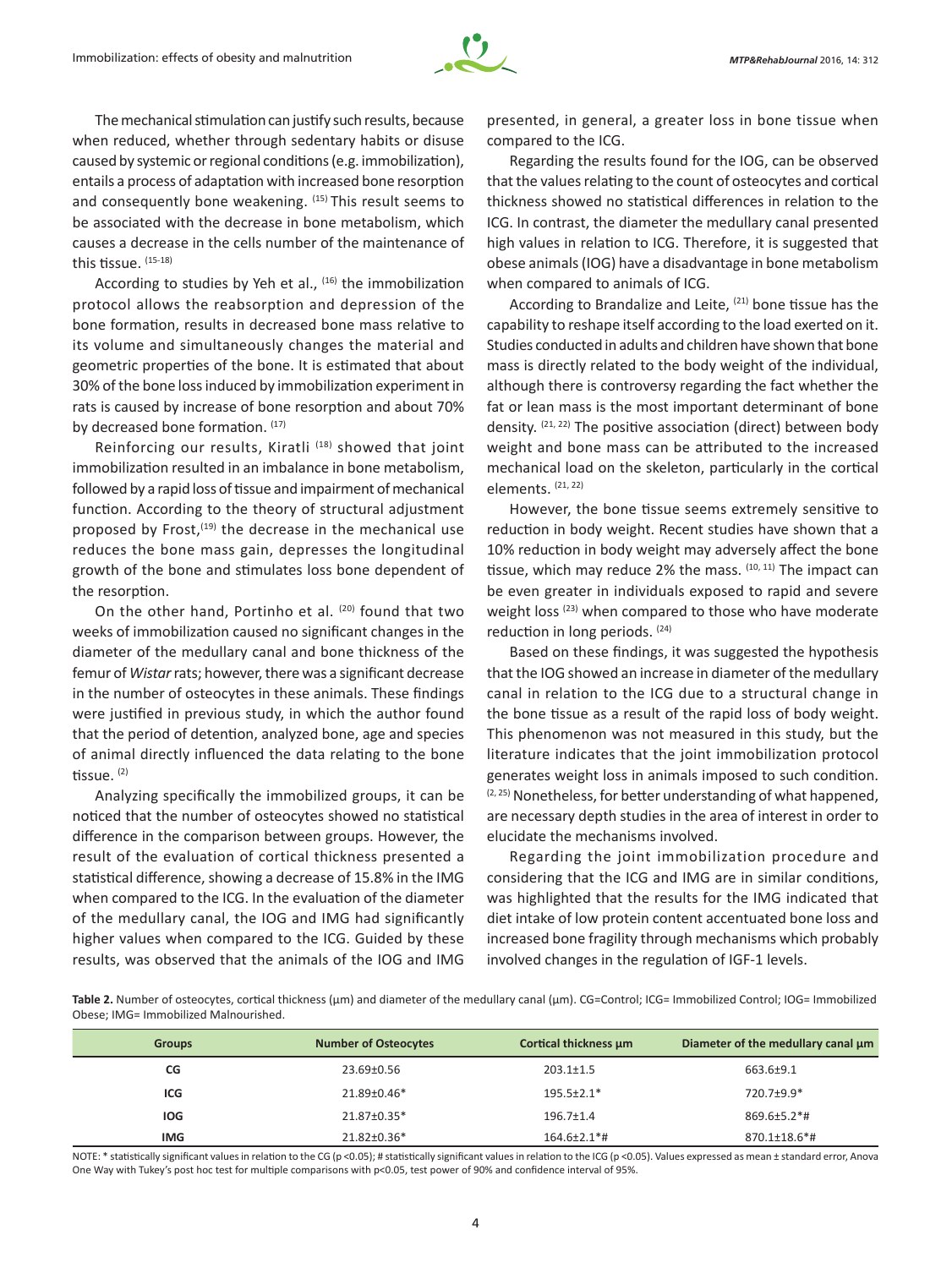

Clinical and experimental studies suggest that dietary proteins influence the production and action of growth factors, in particular the growth hormone (GH), which may influence bone metabolism. Moreover, another factor influenced by the consumption of proteins which also plays a key role in bone metabolism is the IGF-1 metabolism. Therefore, higher levels of IGF-1 contribute to the formation of the bone whereas reduced levels promote reabsorption. (12, 26)

According to Thissen et al., <sup>(27)</sup> a dietary protein influences on the production and action of IGF-1 and thus on bone metabolism. On the other hand, its restriction reduces plasma levels of IGF-1, because induces a resistance to the action of the GH hormone in the liver  $(28)$  and increases the metabolic clearance rate of IGF-1. <sup>(29)</sup> The increase in protein intake will prevent the decrease in IGF-1 levels observed in malnourished states and feeding the malnourished patients will increase and restore IGF-1 levels. (30)

Based on our results, we conclude that this study extended the knowledge of the events involved in bone tissue atrophy induced by immobilization, and associated with obesity and malnutrition. Though, depth studies on these issues should be conducted in a manner that provides greater scientific information on bone atrophy in periods of joint immobilization.

#### **CONCLUSION**

According to the results obtained in this study and from the comparison of these data with those in the literature, can be concluded that:

- The used joint immobilization protocol caused bone atrophy in the studied animals.
- Obese and malnourished animals showed higher loss in the bone tissue as compared to healthy animals.
- The association between obesity, malnutrition and joint immobilization conditions caused increase in bone tissue atrophy.

#### **ACKNOWLEDGEMENTS**

We are grateful to National Research Council (CNPq) for partial financial support of this work. We thank Professor Bernardo Neme Ide for the support in statistical review of the article and the Endocrine Pancreas Laboratory for providing us the appropriate physical facilities for the development of this work.

#### **AUTHORS' CONTRIBUTIONS**

RR conducted the practical part of the experiments, collected and analyzed the data, wrote and edited the article. GAL, ILSP and RLC participated in the elaboration of practical experiments and edited the article. ETP participated in orientation, writing and final review of the article.

#### **CONFLICT OF INTERESTS**

We declare that there is no potential conflict of interest between the authors.

#### **AUTHOR DETAILS**

<sup>2</sup>Doutorando pelo Programa Pós-graduação em Biologia Funcional e Molecular, Universidade Estadual de Campinas (UNICAMP), Campinas (SP), Brasil. 3 Professor Doutor, Departamento de Biologia Estrutural e Funcional, Universidade Estadual de Campinas (UNICAMP), Campinas (SP), Brasil.

## **REFERENCES**

- 1. Cornwall MW. Biomechanics of non-contractile tissue: a review. Phys Ther. 1984;63:1869-73.
- 2. Trebacz H. Disuse-induced deterioration of bone strength is not stopped after free remobilization in young adult rats. J Biomech. 2001;34:1631-36.
- 3. Dittmier DK, Teasell R. Complications of Immobilization and bed rest. Part 1: Musculoskeletal and cardiovascular complications. Can Fam Physician. 1993;39:1428-32, 1435-37
- 4. World Health Organization (WHO). Nota descritiva Nº311: Obesidade e Sobrepeso. WHO; 2015. [Internet]. [Acesso em: 24 mar. 2015] Disponível em: http://www.who.int/mediacentre/factsheets/fs311/es/.
- 5. Brasil. Ministério da Saúde (MS). Secretaria de Vigilância em Saúde. Departamento de Vigilância de Doenças e Agravos não Transmissíveis e Promoção de Saúde. Vigitel Brasil 2012: vigilância de fatores de risco e proteção para doenças crônicas por inquérito telefônico. Brasília: 1º ed. MS; 2013.
- 6. Mello ED, Luft VC, Meyer F. Atendimento ambulatorial individualizado versus programa de educação em grupo: qual oferece mais mudanças de hábitos alimentares e de atividade física em crianças obesas? J. Pediat. 2004;80(6):468-474.
- 7. Monteiro CA. A dimensão da pobreza, da fome e da desnutrição no Brasil. Estud. Av**.** 2003;17(48):7-20.
- 8. FAO (Organização das Nações Unidas para a Alimentação e Agricultura). O estado da segurança alimentar e nutricional no Brasil: Um retrato multidimensional. Brasília: FAO; 2014.
- 9. Recine E, Radaelli, PC. Obesidade e desnutrição. Brasília; 2001. Depto de Nutrição da Faculdade de Ciências da Saúde da Universidade de Brasília (FS/ UnB) e a Área Técnica de Alimentação e Nutrição do Departamento de Atenção Básica da Secretaria de Política de Saúde do Ministério da Saúde (DAB/SPS/MS). [Internet]. [Acesso em: 22 mar. 2015] Disponível em: http://bvsms.saude.gov.br/bvs/publicacoes/obesidade\_desnutricao. pdf
- 10. Compston JE, Laskey MA, Croucher PI, Coxon A, Kreitzman S. Effect of dietinduced weight loss on total body bone mass. Clin Sci. 1992;82(4):429-32.
- 11. Ricci TA, Chowdhury HA, Heymsfield SB, Stahl T, Pierson RNJr, Shapses SA. Calcium supplementation suppresses bone turnover during weight reduction in postmenopausal women. J Bone Miner Res. 1998;13(6):1045- 50.
- 12. Schurch MA, Rizzoli R, Slosman D, Vadas L, Vergnaud P, Bonjour JP. Protein supplements increase serum insulin-like growth factor-I levels and attenuate proximal femur bone loss in patients with recent hip fracture: A randomized, double-blind, placebo-controlled trial. Ann Intern Med. 1998;128:801–9.
- 13. Zar JH. Biostatistical Analysis. 5º ed., New Jersey: Prentice Hall, 2010.
- 14. Sokal RR, Rohlf FJ. Biometry: the Principles and Practice of Statistics in Biological Research. 4º ed., New York: WH Freeman, 2012.
- 15. Silva AV, Volpon JB. Modelo de suspensão pela cauda e seu efeito em algumas propriedades mecânicas do osso do rato. Acta Ortop Bras. [online]. 2004;12(1):22-31.
- 16. Yeh JK, Liu CC, Aloia JF. Effects of exercise and Immobilization on bone formation and resorption in young rats. Am J Physiol. 1993;264:182-89.
- 17. Weinreb M, Rodan GA, Thompson DD. Osteopenia in the immobilized rat hind limb is associated with increased bone resorption and decreased bone formation. Bone. 1989;10:187-94.
- 18. Kiratli BJ. Immobilization osteopenia. In: Marcus R, Feldman D, Kelsey J. Osteoporosis. Academic Press: New York; 1996. p.833–853.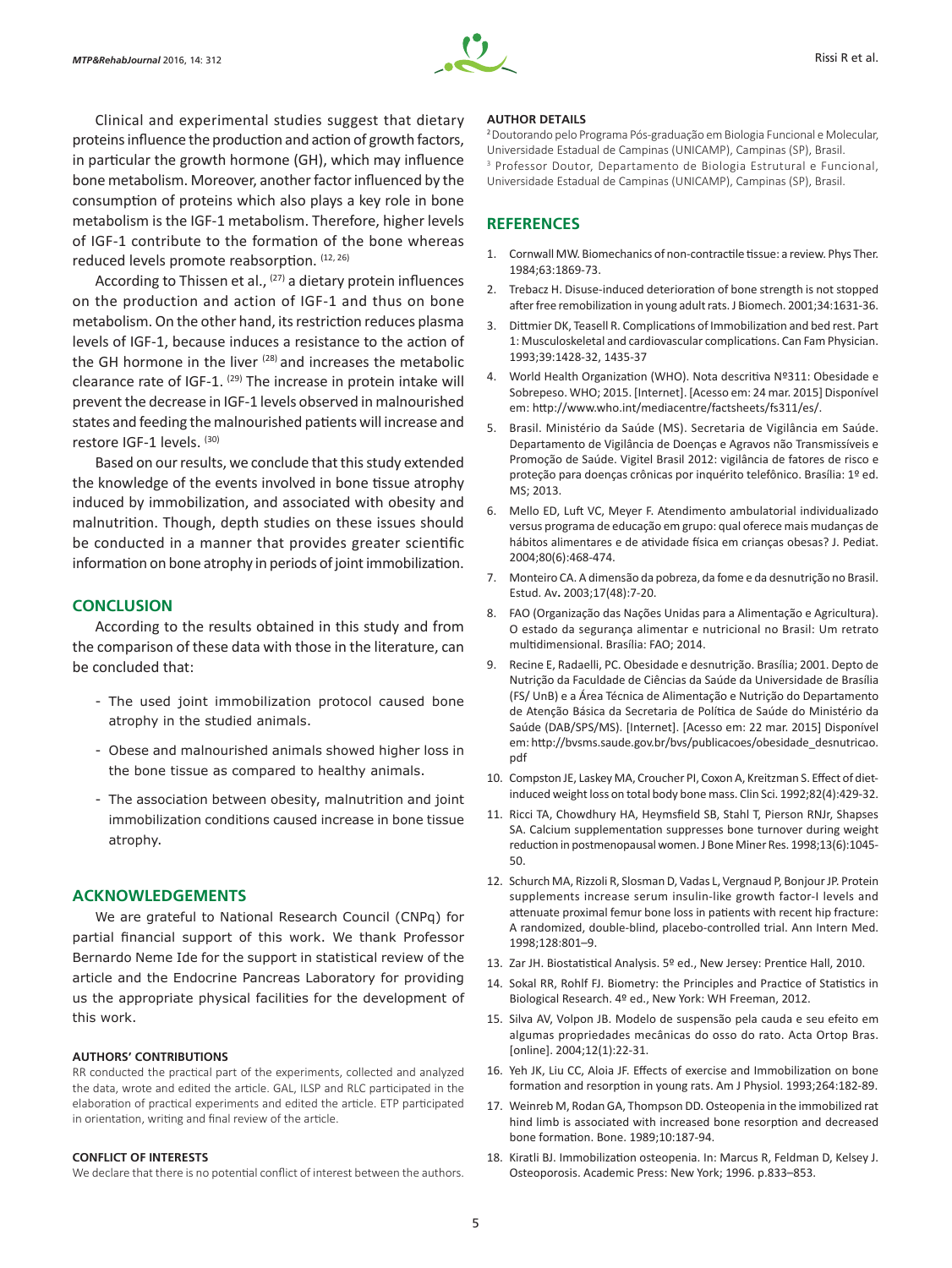

- 19. Frost HM. Skeletal structural adaptation to mechanical usage (SATMU): 2. redefining Wolff's Law: the remodeling problem. Anat Rec. 1990;226:414–  $22.2$
- 20. Portinho D, Boin VG, Bertolini GRF. Efeitos sobre o tecido ósseo e cartilagem articular provocados pela imobilização e remobilização em ratos *wistar.* Rev Bras Med Esporte. 2008;14(5):408-11.
- 21. Brandalize M, Leite N. Alterações ortopédicas em crianças e adolescentes obesos. Fisioter. Mov. 2010;23(2):283-88.
- 22. Wang MC, Bachrach LK, Van-Loan M, Hudes M, Flegal KM, Crawford PB. The relative contributions of lean tissue mass and fat mass to bone density in young women. Bone. 2005;37:474–81.
- 23. Fogelholm GM, Sievanen HT, Kukkonen-Harjula TK, Pasanen ME. Bone mineral density during reduction, maintenance and regain of body weight in premenopausal, obese women. Osteoporos Int. 2001**;**12(3)199-206.
- 24. Shapses SA, Von-Thun NL, Heymsfield SB, Ricci TA, Ospina M, Pierson RNJr, et al. Bone turnover and density in obese premenopausal women during moderate weight loss and calcium supplementation. J Bone Miner Res. 2001;16(7):1329-36.
- 25. Santos-Junior FFU, Alves JSM, Machado AAN, Carlos OS, Ferraz ASM, Barbosa R, et al. Alterações morfométricas em músculo respiratório de ratos submetidos à imobilização de pata. Rev Bras Med Esporte. 2010;16(3)215-18.
- 26. Canalis E, Agnusdei D. Insulin-like growth factors and their role in osteoporosis. Calcif Tissue Int. 1996;58:133–34.
- 27. Thissen JP, Ketelslegers JM, Underwood LE. Nutritional regulation of the insulin-like growth factors. Endocr Rev. 1994;15:80–101.
- 28. Vandehaar MJ, Moats-Staats BM, Davenport ML, Walker JL, Ketelslegers JM, Sharma BK, et al. Reduced serum concentrations of insulin-like growth factor-I (IGF-I) in protein-restricted growing rats are accompanied by reduced IGF-I mRNA levels in liver and skeletal muscle. J Endocrinol**.** 1991;130:305–12.
- 29. Thissen JP, Davenport ML, Pucilowska JB, Miles MV, Underwood LE. Increased serum clearance and degradation of 125I-labeled IGF-I in protein-restricted rats**.** Am J Physiol. 1992;262:406–11.
- 30. Musey VC, Goldstein S, Farmer PK, Moore PB, Phillips LS. Differential regulation of IGF-1 and IGF-binding protein-1 by dietary composition in humans. Am J Med Sci. 1993;305:131–38.